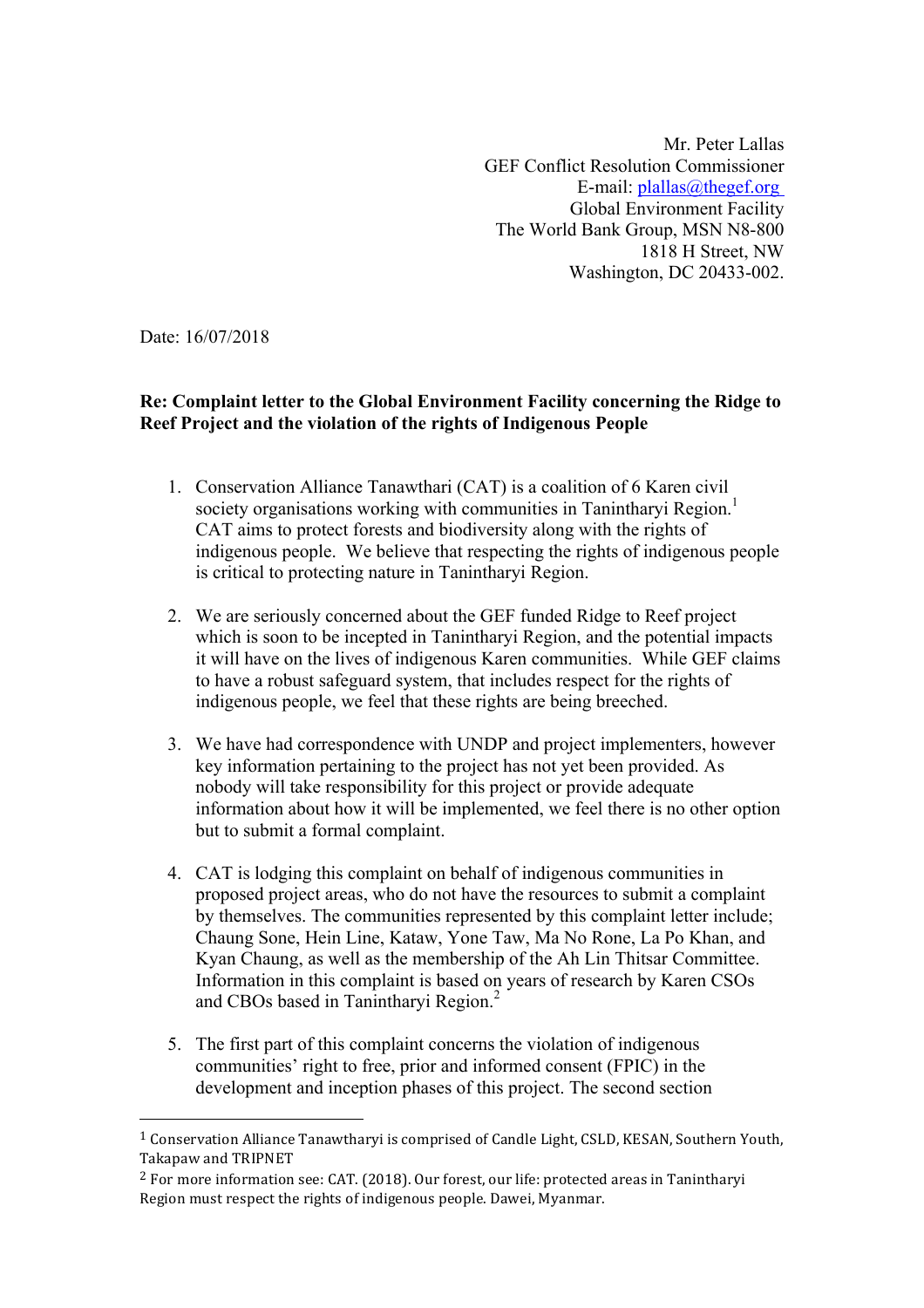addresses the risks posed to the rights of refugees and IDPs to safely and voluntarily return to their lands. The complaint then focuses on the risks posed by the Ridge to Reef project on the land and resource rights of indigenous communities. The final section covers existing conservation initiatives that are being led by indigenous communities that stand as an alternative vision for conservation in Tanintharyi Region.

6. We believe that in its current form, this project poses substantial impacts on the rights of local communities, contravening both international law and GEF's own safeguard guidelines. We therefore ask that this project be stalled until guarantees are put in place that this project will present no harm to indigenous communities, returning refugees and IDPs, and political stability in Tanintharyi Region.

## **No Free, Prior and Informed Consent for Indigenous Communities in Tanintharyi Region**

- 7. The Ridge to Reef Project aims to achieve a vast expansion of protected areas in Tanintharyi Region. While the project presides over 1.4 million hectares of land (33.5% of land cover), to date there has not been a comprehensive FPIC process with communities living in these areas, nor does there appear to be any plan to carry out one in the future.
- 8. FPIC is a right enshrined in the United Nations Declaration of Rights of Indigenous People (UNDRIP),<sup>3</sup> to which Myanmar is a signatory. It is also stipulated in the Myanmar government's 2017 Protection of Ethnic Minorities Law and is one of GEF's Social and Environmental Safeguard requirements. It is vital that GEF keep true to its commitments to ensuring a full FPIC with indigenous communities that may be impacted by the project.<sup>4</sup> This includes respecting communities right to withhold their consent.
- 9. While the project proposal states that communities have already been consulted, our research has shown that a vast majority of communities throughout proposed project areas have never even been informed of the existence of the project. The few communities that have been consulted, were given only vague information about conservation, and were not informed on the full implications that this project would have on them. Furthermore, they

<sup>&</sup>lt;sup>3</sup> UN General Assembly, *United Nations Declaration on the Rights of Indigenous Peoples:* resolution/adopted by the General Assembly, 2 October 2007, A/RES/61/295, Article 10.

 $4$  While the GEF Safeguards stipulate that it will adopt a standard of FPIC where the state has ratified ILO Convention 169, the Safeguards' also emphasize GEF's dedication to ensuring it fully respects the dignity, human rights, economies, cultures, and traditional knowledge of Indigenous Peoples. The Safeguards also state that GEF will not finance activities that degrade or convert critical natural habitats and will seek to avoid involuntary resettlement. Furthermore, the Safeguards clearly defer to the World Bank's safeguard policies which mandate FPIC for land subject to traditional ownership. Thus, the fact that Myanmar has not signed Convention 169, cannot deprive Indigenous People of their right to FPIC.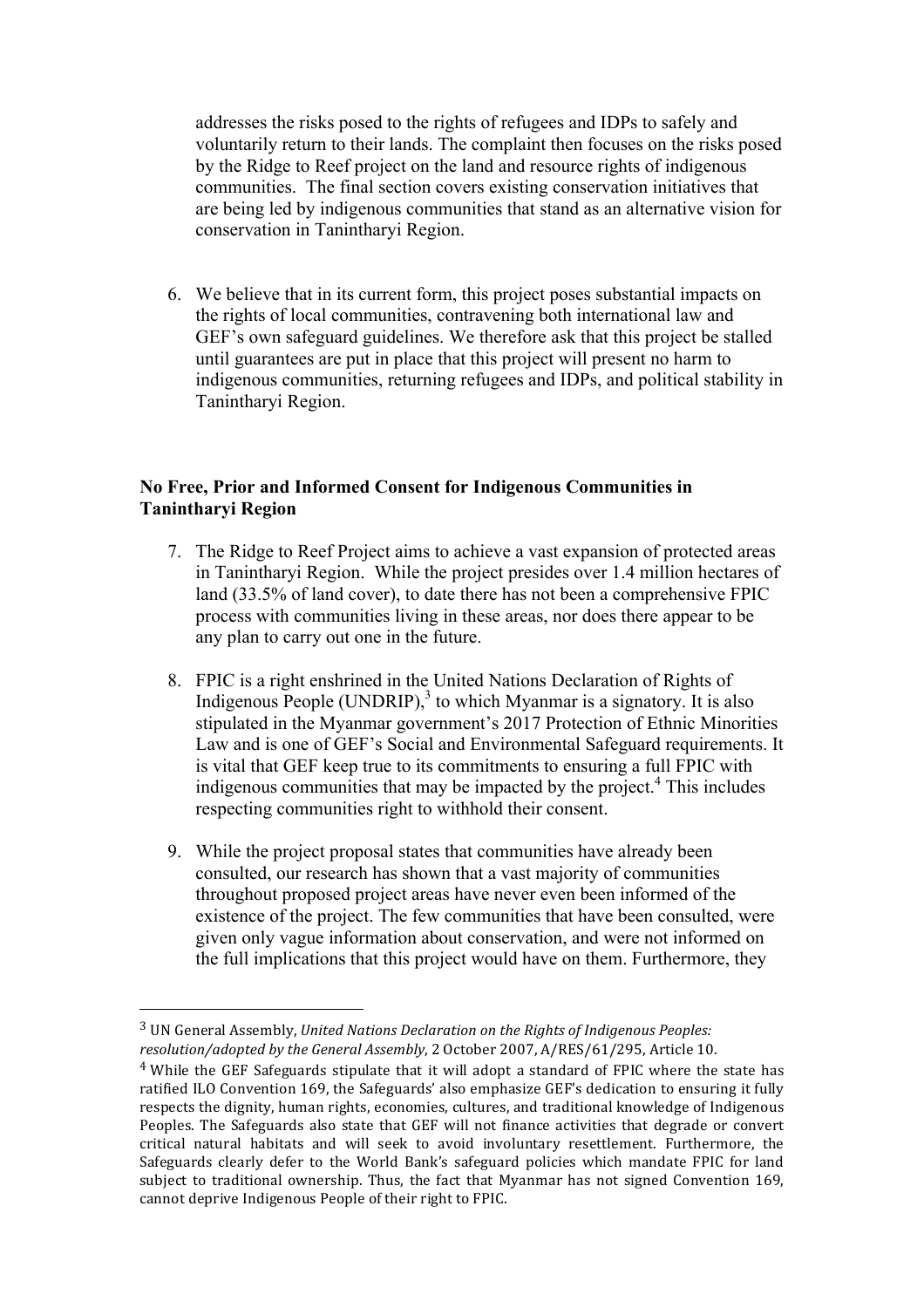were not given the opportunity to give or withhold their consent for this project.

- 10. On October  $14<sup>th</sup>$ , 2016, UNDP held a stakeholder consultation workshop in Myeik on the Ridge to Reef project. Invitations for the workshop were only sent to small selection of CSO representatives. While UNDP and responsible parties promised that the project document would go out for public consultation, it was never released before the project was approved for inception in April 2017. This consultation process did not include local communities, nor did it provide opportunities for those who will be impacted by the project to provide input, or give or withhold their consent.
- 11. Despite multiple requests made to the UNDP and project implementers, details on who has been consulted during development stages of the project have not been provided. Further, minimal information has been disclosed on the current stages of project development or plans to conduct community consultations. It is highly concerning that indigenous communities living within the proposed project areas have not been informed or consulted during development stages of the project.
- 12. It is vital that GEF and other responsible parties uphold their commitment to FPIC, and carry out a full FPIC process with communities in project areas before the is project incepted. This project must not go ahead without the consent of communities living throughout proposed project areas. Communities within project areas have raised a number of concerns about the Ridge to Reef Project, and have indicated that they will conserve their resources, and do not wish to have top-down protected areas on their lands. Project proponents must respect these wishes.

### **The Ridge to Reef Project violates the rights of IDPs and refugees to voluntary and dignified return**

- 13. Tanintharyi Region has seen over sixty years of armed conflict between the Karen National Union (KNU) and the central Myanmar government. During this time Karen communities, including those in Lenya and Nga Wun proposed National Parks suffered serious human rights abuses, many having their villages burnt down multiple times. This resulted in the displacement of around 80,000 people, both IDPs and refugees, who ran to the forest or the Thai-Myanmar border.
- 14. After a ceasefire agreement was signed in 2012 and then again in 2015 some people have begun slowly returning home; cautiously resettling the lands that they had been forced to leave. Many are in the process of returning and more are expected in the future. The establishment of protected areas in contested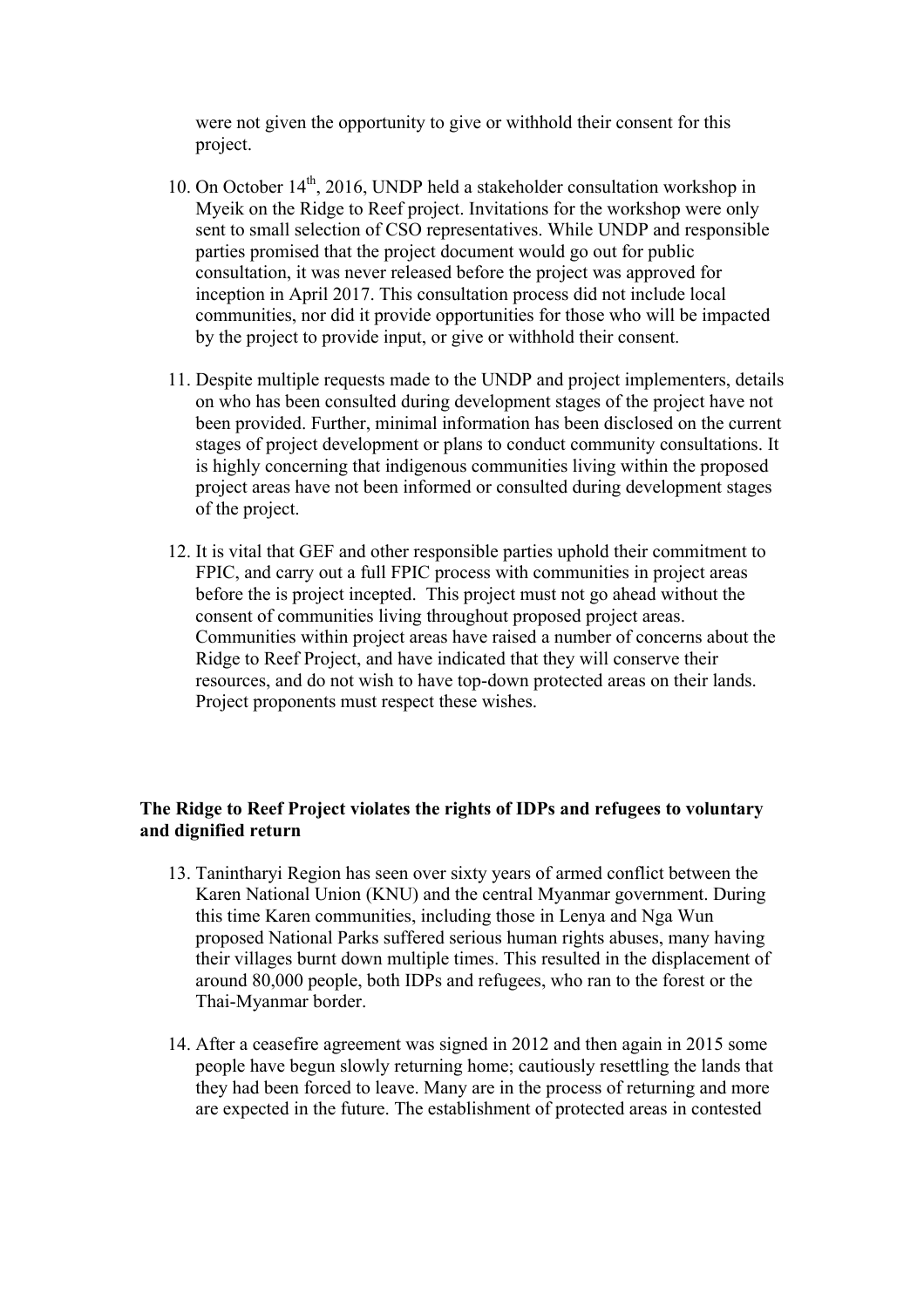areas that have recently been the site of heavy conflict and displacement threatens the rights of refugees to return to their lands.<sup>5</sup>

15. We are seriously concerned about the impacts that the Ridge to Reef project will have on the rights of refugees and IDPs to return to their lands. The severity of this risk is further evidenced by the main project document, which identifies the return of refugees and IDPs to the region as a major threat to the protection of biodiversity.<sup>6</sup> This project must not go ahead until substantial guarantees are put in place for the safe, voluntary and dignified return of all those who have been displaced by civil war.

#### **Ridge to Reef Risks the Resurgence of Conflict**

 

- 16. The Ridge to Reef project has been proposed over large territories which are either under the partial or complete control of the Karen National Union (KNU). The expansion of government managed protected areas into KNU controlled territory without the consultation or consent of the KNU is in contravention to the "interim arrangements" of the National Ceasefire Accords.<sup>7</sup> This shows a serious dereliction of duty on behalf of the project proponents, and poses a very real risk to the fragile ceasefire process that has seen a recent halt to over sixty years of active armed conflict in Tanintharyi Region.
- 17. Both GEF and UNDP have a commitment to "Do No Harm" and we urge them to take this commitment seriously. No protected areas should be established in contested territories in the absence of a comprehensive peace agreement, and the consent of all concerned parties. Where there is potentiality for the resurgence of conflict as a result of project activities, it should not go ahead.

## **Ridge to Reef violates the land and resource rights of Indigenous Karen Communities in Tanintharyi Region**

18. The lives of indigenous Karen communities living throughout Tanintharyi Region are intertwined with the surrounding environment. People grow up with the forest and their lives and histories are inseparable. Forests and biodiversity continue to be managed and protected by indigenous communities

 $5$  The right to return is a customary norm of international human rights law and can be found in numerous international documents. See e.g. UN General Assembly. (1948). *Universal declaration* of human rights, 10 December 1948, 217 A (III), Article 13(2); Sub-Commission on the Promotion and Protection of Human Rights, *Resolution* 1998/26 on Housing and Property Restitution in the *Context of the Return of Refugees and Internally Displaced Persons*, 26 August 1998, 1998/26; Centre on Housing Rights and Evictions, *The Pinheiro Principles: United Nations Principles On Housing and Property Restitution for Refugees and Displaced Persons.* 2005. Geneva.

 $6$  Page 8 and 9 of the signed project document refer to returning refugees and IDPs as underlying threat to biodiversity protection

<sup>&</sup>lt;sup>7</sup> Government of Myanmar and Ethnic Armed Organizations. (2015). National Ceasefire Agreement, Chapter 6: Future tasks. Available at:

http://www.mmpeacemonitor.org/images/2015/oct/nca%20contract%20eng.pdf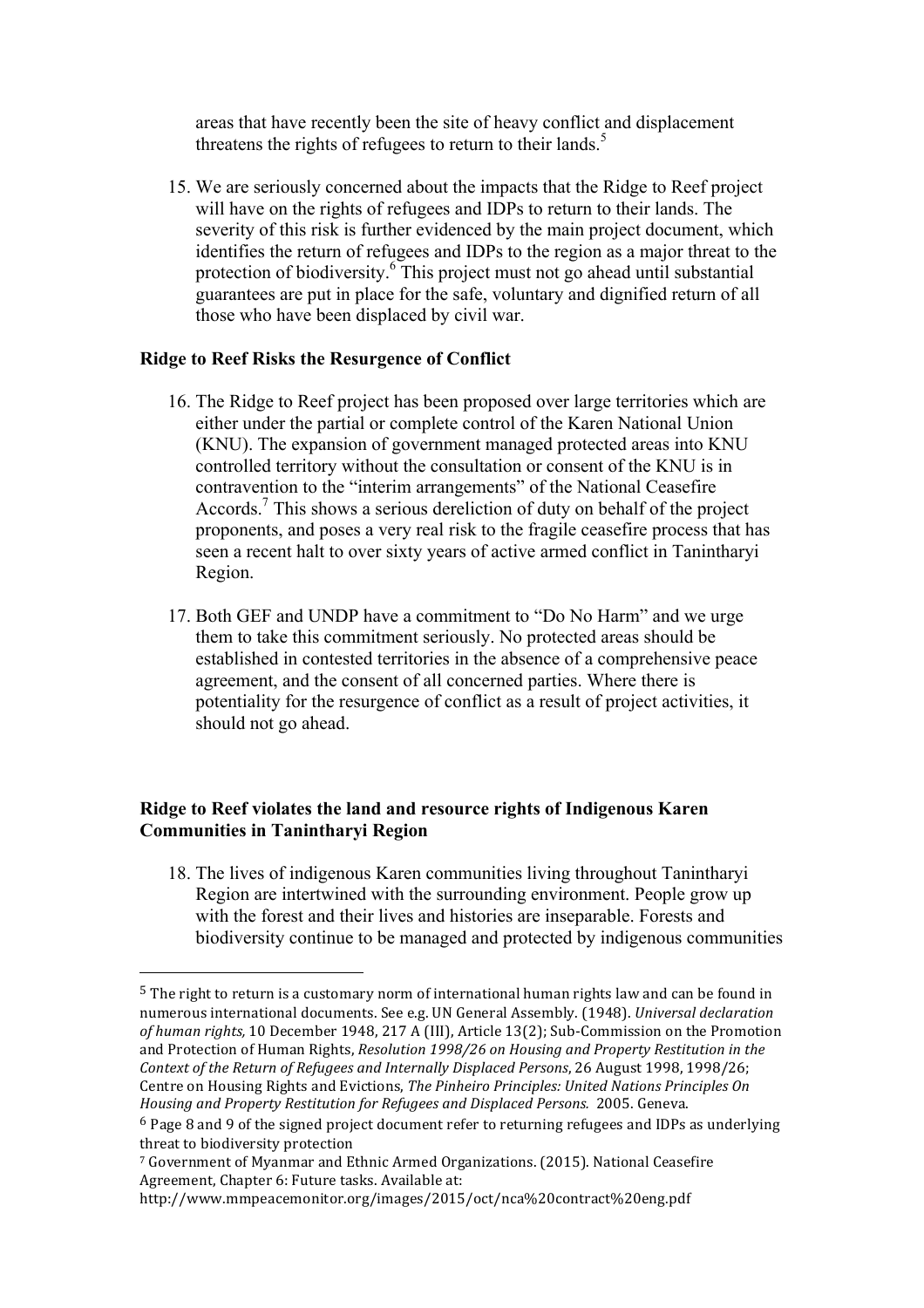through the generations. Traditional belief systems and locally enforced rules and regulations ensure that forest resources are used sustainably and biodiversity is protected from outside incursions.<sup>8</sup>

- 19. Despite existing customary tenure systems that have protected forests for generations, these are not recognised under Myanmar law. The establishment of forest enclosures under the legal framework of the central government presents a considerable threat to the land and resource rights of indigenous communities. The 1992 Forest Law and recently passed 2018 Biodiversity Conservation and Protected Areas (BCPA) law through which protected areas and forest enclosures are gazetted and managed, extinguish all access and use rights of local communities. While there is recognition of Community Protected Areas in the BCPA law, these will continue to be managed by the forest department, will limit community resource access and fail to give communities full management rights over their resources.
- 20. The establishment of National Parks and forest enclosures under Myanmar law is in direct contravention of the UNDRIP, as the legal system fails to recognise the land tenure systems of indigenous communities and to respect the rights of communities to their ancestral territories.<sup>9</sup> GEF and proponents of the Ridge to Reef project, which aims to use this framework for conservation, will also be implicated in these rights violations. GEF, UNDP and international conservation NGOs have a duty to uphold international law and to respect the rights of indigenous people.

#### **The Ridge to Reef Project Must Recognise and Support the Efforts of Indigenous Communities to Manage Their Own Resources**

- 21. The protection of forests and biodiversity is central to the Karen way of life. Community driven initiatives to protect indigenous territories are already underway throughout Tanintharyi Region and other Karen areas. Examples from Kamoethway or the Salween Peace Park demonstrate how Karen communities manage their own resources through local wisdom, knowledge and institutions  $10$
- 22. Initiatives that seek to protect indigenous territories and strengthen local institutions and practices present an important opportunity through which conservation can be promoted alongside the rights of indigenous people. Landscape approaches to community driven conservation in Tanintharyi Region that link together indigenous territories are now being developed by

 $8$  For more information on Karen customary forest management please see reports by: ECDF. (2017). Our customary lands. Chaing Mai, Thailand. TRIPNET. (2018). Growing up with the forest. Dawei, Myanmar. Takapaw. (2018). The wisdom, knowledge and customs of indigenous communities in Ban Chaung. Dawei, Myanmar.

 $9$  See especially articles  $25 - 29$  and 32.

 $10$  For more information on Kamoethway and the Salween Peace Park please see the following reports: KESAN. (2017). The Salween Peace Park: a vision for an indigenous Karen landscape of human-nature harmony in south-east Myanmar. Chaing Mai, Thailand.

TRIPNET. (2016). We will manage our own resources. Dawei, Myanmar.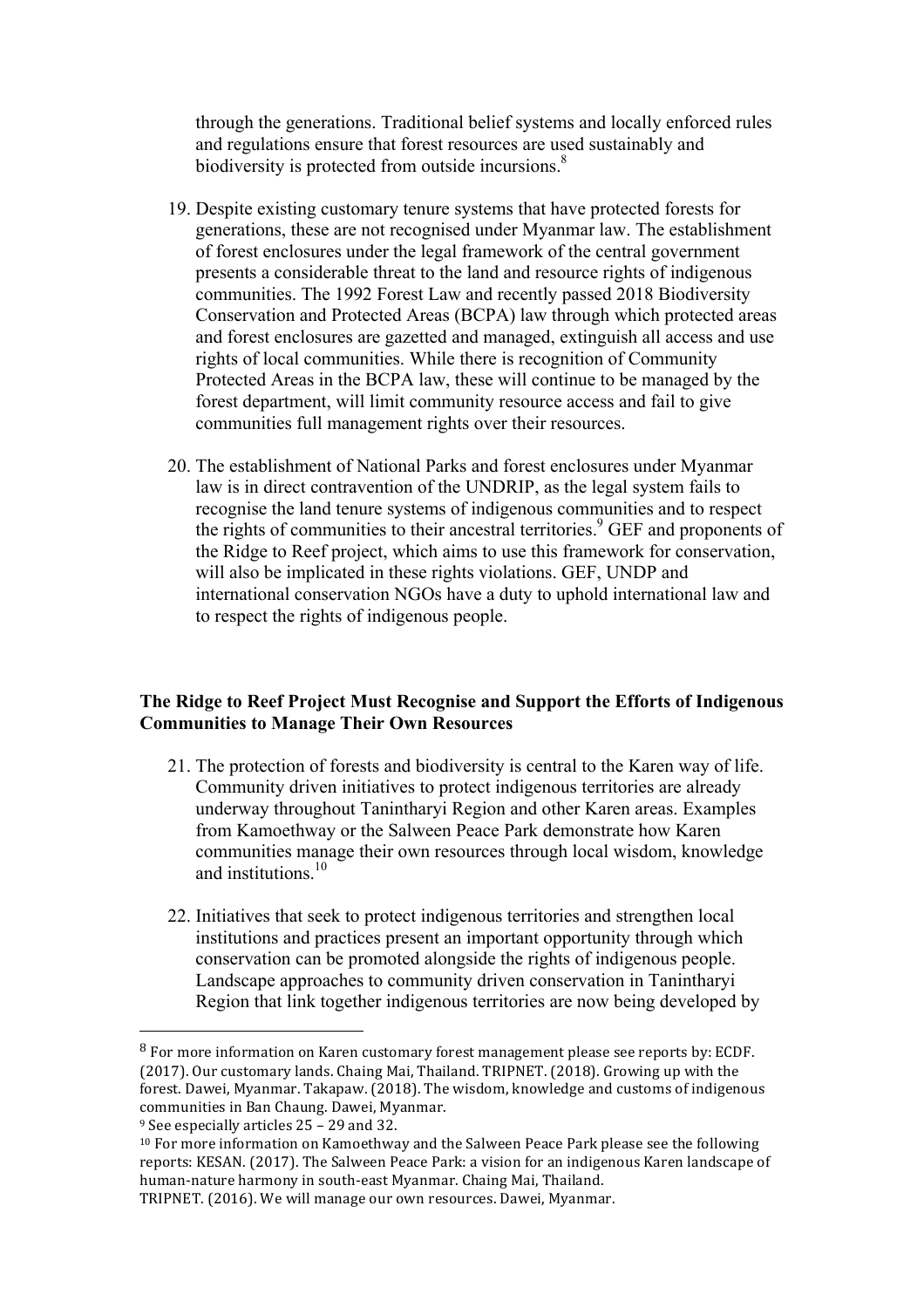Karen communities and civil society. This presents a clear vision for an alternative approach to conservation.

23. While these emergent initiatives promote a hopeful vision for conservation and land tenure security in Tanintharyi Region, large-scale protected area development threaten to dismantle this vision by dispossessing indigenous communities of their land and resource rights. Rather than supporting top down conservation initiatives, GEF and responsible parties must take an alternative approach – one that centres around the rights of indigenous people to manage and protect their forests and resources.

#### **Remedial Actions:**

- 24. In order to redress these problems, it is vital that GEF, UNDP, FFI and Smithsonian Institute uphold their commitments and respect the rights of indigenous people. If these commitments cannot be upheld, then the project must be abandoned.
- 25. The project must be stalled until a comprehensive FPIC process has been carried out with all communities that stand to be impacted by the project. This process must respect the right of people to withhold their consent. FPIC is a right of indigenous peoples recognised by the United Nations, the government of Myanmar and the Global Environment Facility. We implore GEF to uphold its commitments to the rights of indigenous peoples.
- 26. The risks of establishing conservation areas in conflict zones has been well documented both in Myanmar and internationally. The Ridge to Reef project poses a considerable threat to the rights of returning refugees and IDPs to resettle their lands, as well as the attainment of sustainable peace between the Karen National Union and the Myanmar government. This project must be stalled until agreed plans and full guarantees have been made for the safe, dignified and voluntary return all refugees and IDPs in Tanintharyi Region.
- 27. Establishing protected areas administered by the central government over contested or KNU controlled territories risks upending a fragile ceasefire that has brought a halt to over sixty years of armed combat. This project must not move ahead without a comprehensive peace deal and the consent of both governing institutions; the KNU and the Myanmar government.
- 28. The establishment of government Protected Areas on the territories of indigenous Karen communities under the current legal framework is in contravention of the UNDRIP. Conservation initiatives must look for alternative methods of forest protection that recognise the rights of indigenous peoples. Recognition of Indigenous Community Conserved Areas (ICCAs) in Myanmar law would be a way of supporting indigenous communities to protect and manage their resources independent of top-down governance interventions.<sup>11</sup>

 $11$  For more information on Indigenous Community Conserved Areas (ICCAs) please see: http://www.iccaforum.org/